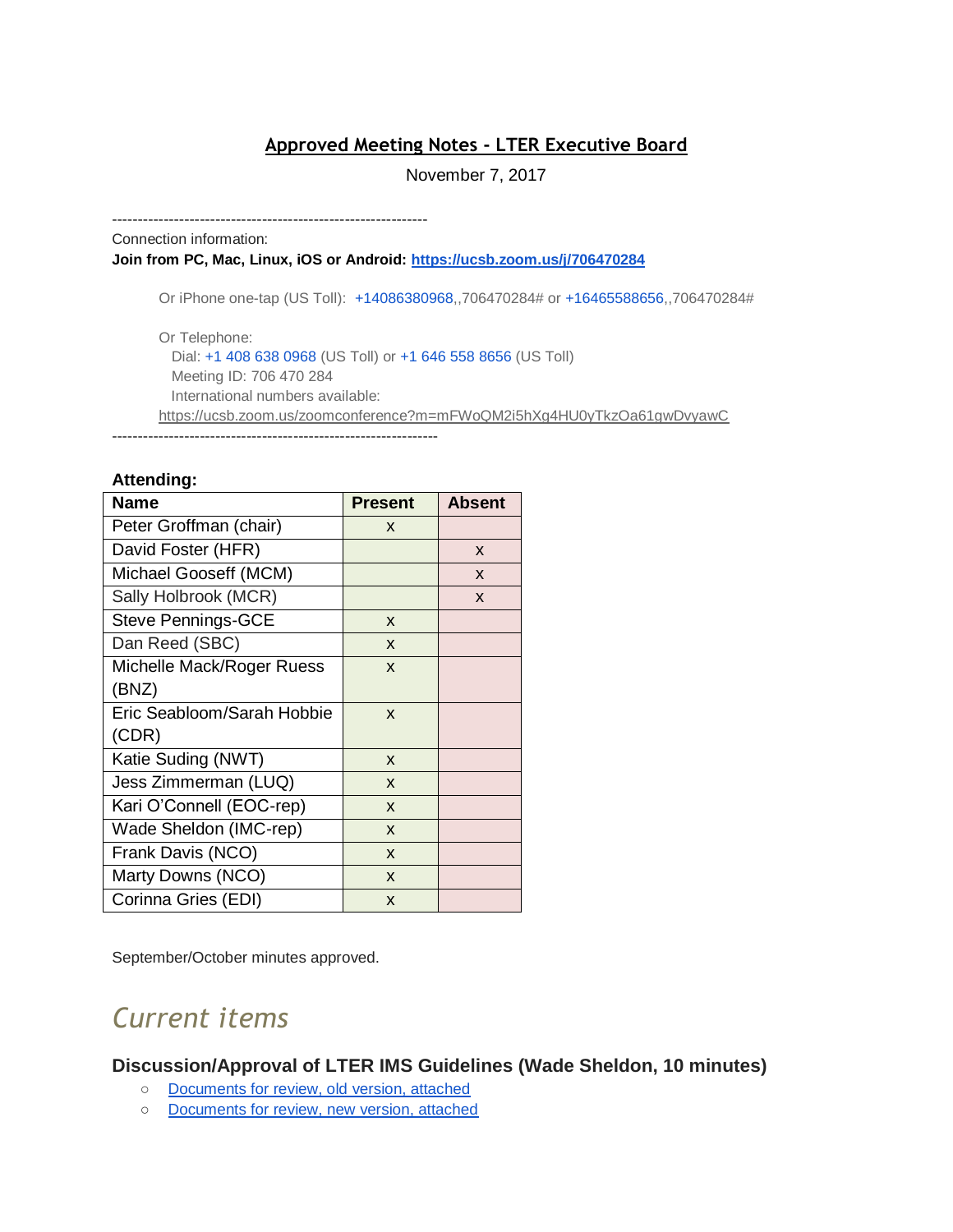GIven recent changes in the Network structure and the need to provide reviewers with consistent information, NSF Program Officer Peter McCartney suggested that the information managers update the Information Management System (IMS) guidelines. The solicitation for site renewals (due in March) includes reference to the guidelines, so posting an approved update is important and timely.

The policy has three parts:

- 1. An updated data access policy that was approved at the Science Council meeting in May;
- 2. new IMS guidelines presented today; and
- 3. website guidelines are under revision.

The guidelines have been used as review criteria for LTER IMS in the past. This revision rescopes them as community guidelines.

The new guidelines reflect recent changes in the repository landscape, progress in metadata standards, and clarification of NSF policy that repositories other than LTER are acceptable.

Key changes:

- Recommendations for how reviews are conducted have been removed.
- The expectation that IMS personnel attend annual meeting has been softened, given recent changes in funding.
- The explicit requirement to maintain a site data catalog has been removed.

## **Discussion:**

NSF is encouraging sites to provide metrics of data use, but the guidelines don't allow a site to collect information on who is using their data.

● Yes, that's a known issue. Web logs can be used to collect information on number of downloads -- just not who is downloading. Dataset citations should improve the situation over time.

Use of the word offline is confusing. Do we mean that the resource is analog or just not publicly served?

• That section is referring to items that should be available to the public but where there are some logistical challenges in presenting them. The Guidelines working group will clarify the language.

New IMS guidelines are approved, with clarification on "offline resources."

# **International Network-of-Networks White paper, in response to DCL (Marty Downs, 10 min)**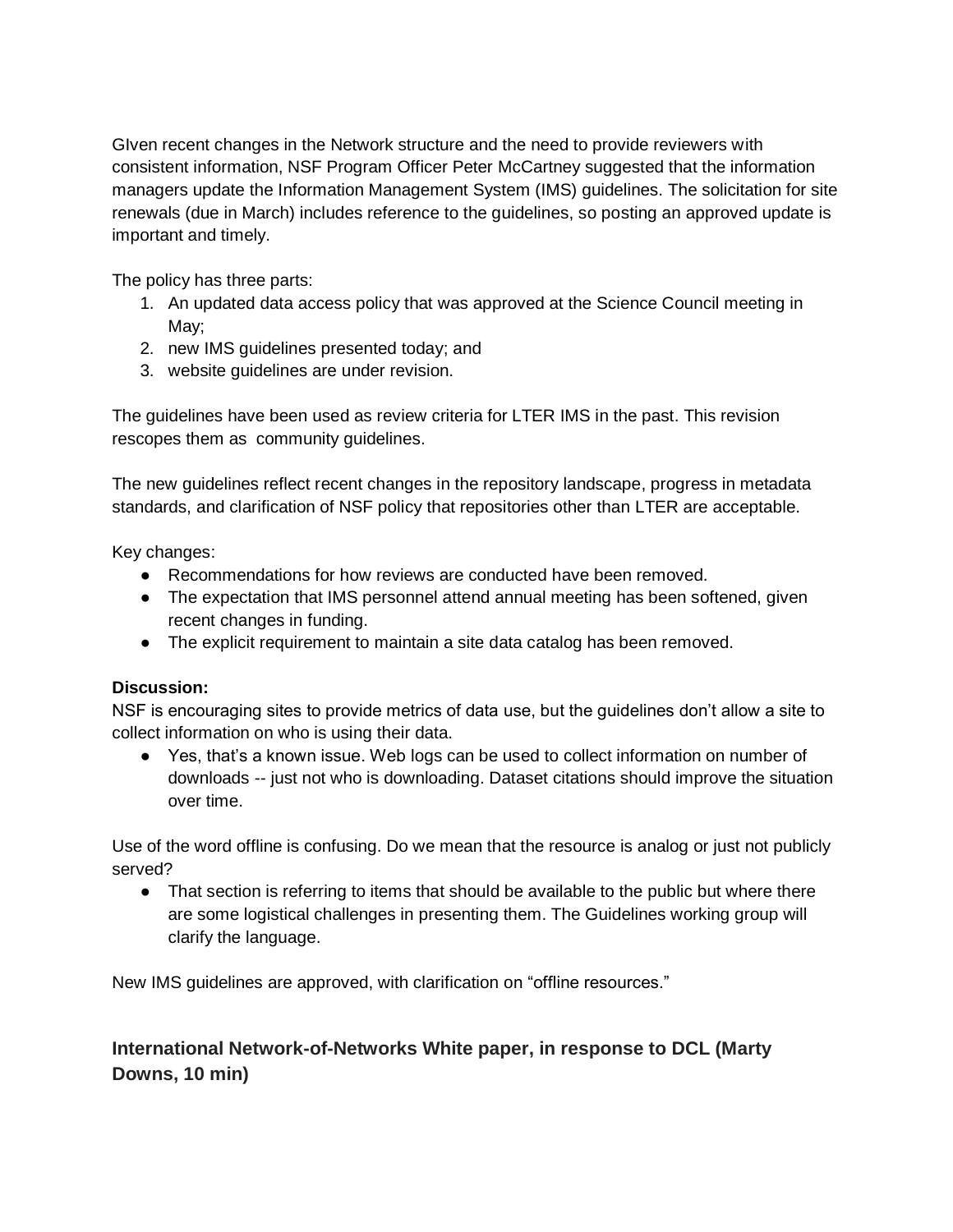Bill McDowell and Marty Downs are working on a response to a Dear Colleague Letter (DCL) seeking information on the potential for international networks to accelerate research in key areas.<https://www.nsf.gov/pubs/2017/nsf17131/nsf17131.jsp>

The DCL is **not** a call for research proposals. Rather, it is an information-gathering effort to inform OISE of the potential need for a future program or program emphasis. No funding is associated with this call for white papers. The DCL and the webinar emphasize the importance of these international collaborations to accelerating and leveraging US research.

The DCL asks for responses in the form of answers to 3 questions:

- **What current or emerging research areas would benefit from increased cooperation between networks of researchers in the U.S. and networks in one or more countries outside the U.S.? (750 words)**
- **What is the value added of international network-to-network collaboration for the U.S. research community in the research area(s)?(750 words)**
- **What other relevant aspects should NSF consider to strengthen international research networks in the research area(s)?750 (words)**

Bill and Marty have developed a draft that emphasizes the importance of international sites for widening the inference space, developing global models, and comparison to sites where the US Network may only have one or two sites of that type. It emphasizes the importance of an international network in:

- identifying potential collaborators;
- locating comparable sites and sites that extend the inference space; and
- building the culture and capacity to support active collaboration.

### **Discussion**

This is an important effort. One questions is if the white paper should be more ILTER focused, emphasizing the role of LTER in developing it and its status as a powerful platform for global scale research, including, for example: the International Nitrogen Initiative and boreal research. ILTER should be the signature effort in global-scale environmental science. So there is a question of if we should focus on ILTER or on broader issues?

We can do both. Connect the ILTER science to some of the international efforts. Report the science, but also ILTER's role in deploying it.

It is important to make the argument that the reason we work in other countries is to expand our inference space. If we are making that argument, then any site, regardless of its network, is valuable. At the same time, internationally, it's probably true that an ILTER site is also a particularly useful connection (data, etc.).

Deadline is November 30. Please contribute comments and examples by November 13. Marty will incorporate and Peter Groffman, Frank Davis, Bill McDowell, Tiffany Troxler and Marty Downs will finalize. The Network Communications Office will submit.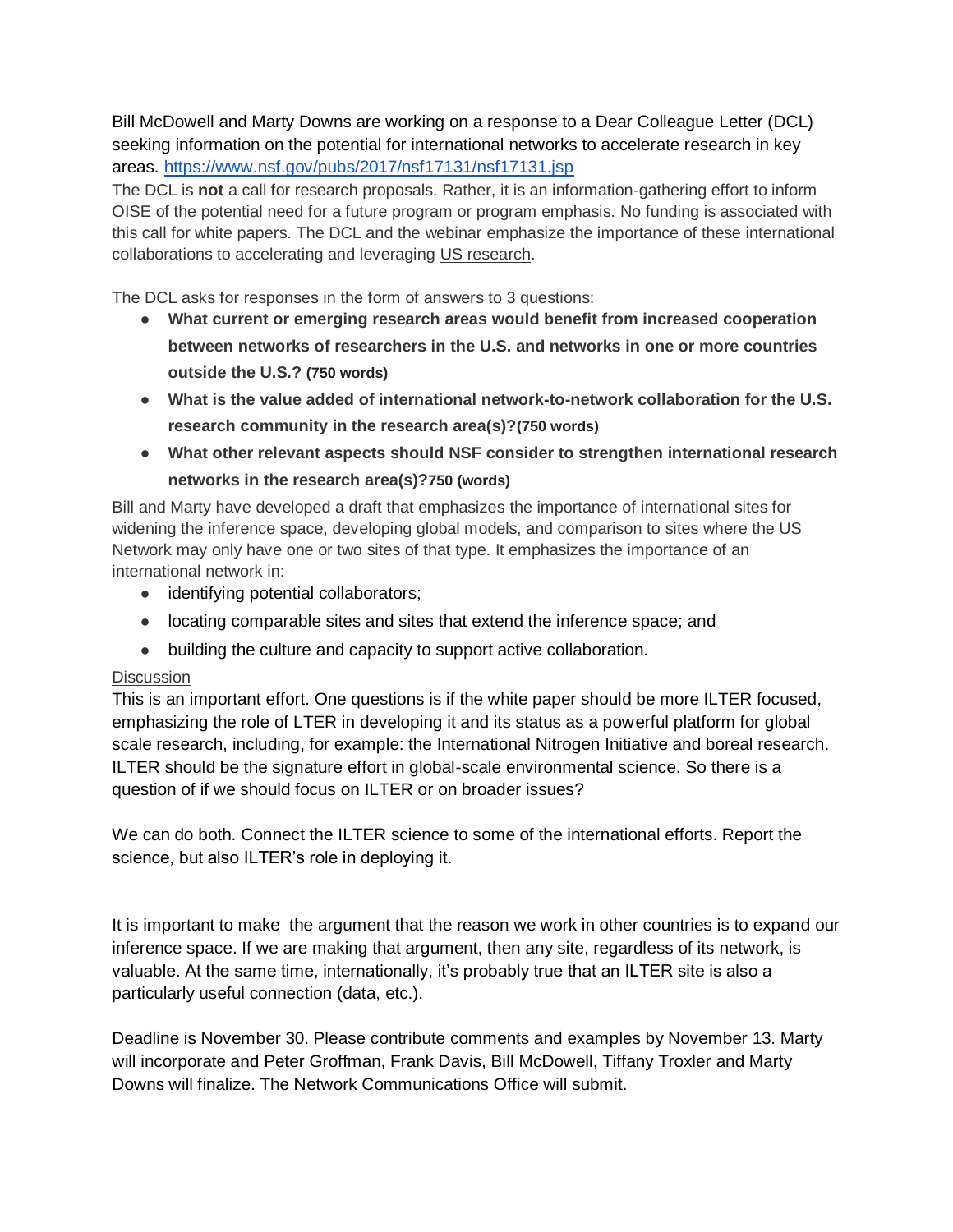# **All Scientists' Meeting update (Marty Downs, 10 minutes)**

The Program Committee is proposing a theme: *Next Generation Synthesis: Successes and Strategies* with six plenary speakers -- three on successful synthesis efforts; three on analytical and organizational strategies.

## Discussion:

Concept is fine. Committee has suggestions for alternative speakers and will follow up directly with Marty.

Synthesis means different things to different people. It can run the whole range from throwing a whole bunch of data sets together and extracting something interesting out of them to a much more conceptual approach, such as Matt Kirwan's.

As LTER advocates for funding, we do well to reach out to other programs. Perhaps we could invite a panel of representatives from other synthesis centers. Possibilities include Louis Gross, Margaret Palmer, Stephanie Hampton, John Parker[.](https://docs.google.com/a/nceas.ucsb.edu/document/d/1hvizpvHowXOEi5X3FeVmKLhWwkADzycJh7IYLK9LDEE/edit?usp=sharing)

With the topic of Next Generation Synthesis, we may want to focus on how evolution, genomics, phylogenetics might fit into LTER moving forward, look for intersections with the Dimensions of Biodiversity Program.

# **LTER-NEON update (Peter Groffman - 10 minutes)**

Peter Groffman provided an update on the LTER-NEON relationship. Following on the April 2017 workshop, there is interest in focusing on synergies in conceptual and quantitative modeling. A February NEON/CZO/LTER workshop will focus on quantitative modeling and there will monthly charrettes leading up to the workshop.

[http://www.neonscience.org/opportunities/events/integration-terrestrial-observational-networks](http://www.neonscience.org/opportunities/events/integration-terrestrial-observational-networks-opportunity-improvement-earth)[opportunity-improvement-earth](http://www.neonscience.org/opportunities/events/integration-terrestrial-observational-networks-opportunity-improvement-earth)

Are we move toward a new era of Networked science, NSF seems to be interested in articulating how are the networks the same and different, what the strengths are of the different approaches and how they complement each other.

# **EB Chair nominating committee (Marty Downs - 5 min)**

- The NCO has asked the 2014 Nominating Committee (Deb Peters, Alan Knapp, Emma Rosi-Marshall, Mark Ohman) if they would be willing to serve again and if not, requested suggestions for replacements.
- Mark Ohman is willing to serve. Additional suggestions so far include: Niall Hanan (replacement for Deb Peters), Katie Suding, Mike Gooseff, Sarah Hobbie (possible replacements for Emma, since she is working on a renewal). No response from Alan Knapp.
- Including senior people is likely to be helpful as they can be quite persuasive. Will consider Diana Wall and Monica Turner
- Marty will pursue alternatives.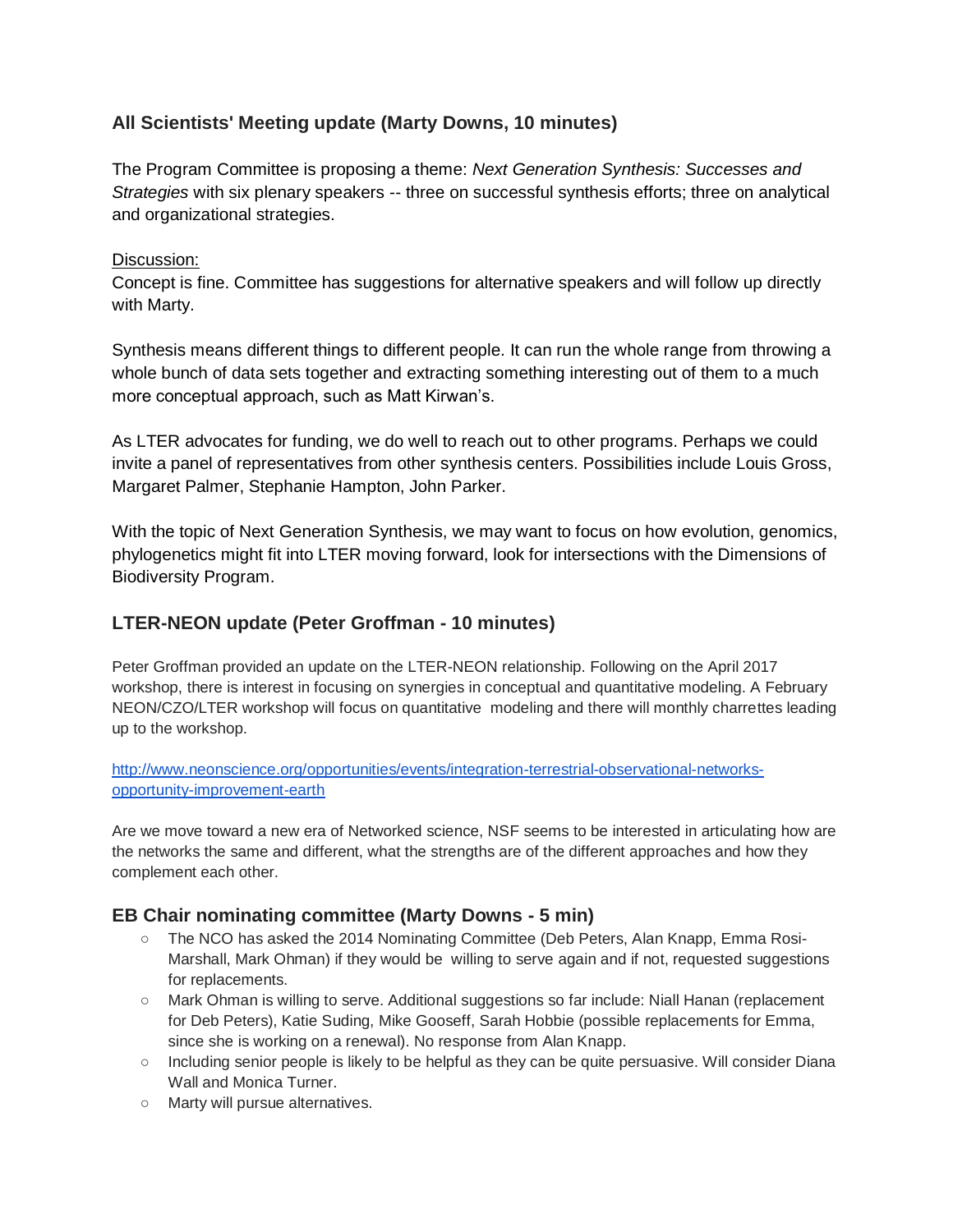## **Environmental Data Initiative update**

- Just completed the EDI all-hands meeting in Madison, including a virtual meeting with the new Scientific Advisory Board (Peter Arzberger, Nathan Booth, Aaron Ellison, Ian Foster, Rebecca Koskela, Mary Martin)
- R-code and data sets are rolling in.
- EDI will have a significant presence at the Fall AGU Meeting, including 2 organized sessions: 1 panel discussion and 1 session for investigators wondering "where do I put my data?"
- One individual will be working with data help desk at AGU
- Also planning a big training session on [using R to generate EML](https://environmentaldatainitiative.org/events/training-workshops-seminars/hands-on-workshop-creating-eml-with-r-and-using-pasta-web-services/) at Albuquerque. 17 participants are registered.
- Maintaining a calendar of online training sessions with 15-20 people logging in. Topics include:
	- Transform and visualize data in R
	- Using Checksums to Speed Up Data Package Uploads
	- DEIMS, the Drupal Ecological Information Management System
- EDI has been discussing the possibility of a supplement proposal to bring some participants to the All Scientists' Meeting next year. Where are the most powerful opportunities that align with EDI's mission? Suggestions welcome.
- Also developing workshop ideas for ASM. Data and synthesis; data for synthesis; what is EDI doing to help?
- EDI is also working with a couple of Synthesis Working Groups to develop a common model for "type 1" data -- harmonized, but without losing too much information..

#### **Discussion**

Is EDI having success at establishing linkages with other groups? They are reaching out and have attended quite a few meetings, but data flow remains slow. The situation is similar to a decade ago with LTER. Data publishing is not yet the standard for many non-LTER projects.

EDI is working closely with the Synthesis Working Group led by Eric Sokol (who is now at NEON) to develop standard data sets describing community composition.

## **Information Managers update:**

In addition to the information Management System guidelines and Website Guidelines described above, the Committee is circulating a Request for Comments (RFC) on making the LTER search keyword vocabulary publicly accessible. They have received requests from several communities, including Wiley, to use the vocabulary. Many people contributed to it, so the committee thought it was appropriate to create an opportunity for comment, but they haven't yet received any objections.

# **Education and Outreach Committee (EOC) update:**

- The Committee has been incorporating outside speakers into their meeting schedule with a focus on organizations that may offer partnership opportunities. Recent invited speakers include Wendy Gram, the Concord Consortium, WildNote, and the Science Education Resource Center. the goal is to host an external speaker quarterly and to focus on committee projects and site updates in the remaining meetings.
- The committee has been welcoming new members from the new LTER sites.